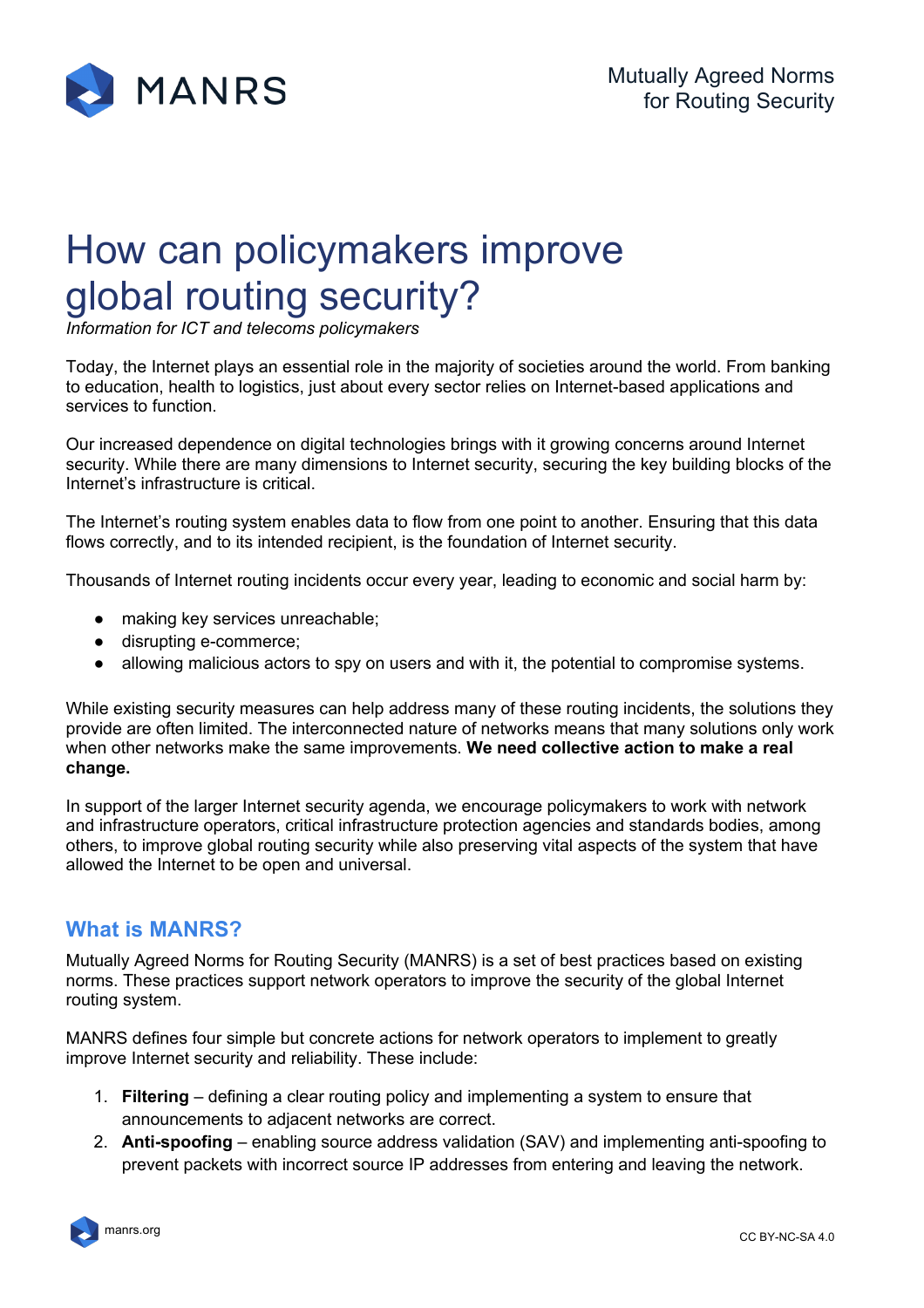- 3. **Coordination** maintaining globally accessible up-to-date contact information to assist with incident response.
- 4. **Global validation** publishing data that enables other stakeholders to validate routing information on a global scale.

The first two, filtering and IP source validation, address the root causes of common routing incidents. The second two, coordination and global validation, help limit the impact of incidents and decrease the likelihood of future incidents.

MANRS actions define outcomes rather than specific methods. This allows implementation to change with technology and helps establish MANRS actions as best practice.

#### **Alongside routing incidents, MANRS seeks to address ecosystem challenges in the global routing system.**

MANRS improves economic incentives for routing security by allowing network operators to demonstrate their commitment to:

- Security securing core Internet infrastructure for greater global Internet security.
- Customers to ensure the services they provide adhere to routing security best practices.
- Competitors to ensure routing security incidents don't have a cascading effect on other network operators.
- Policymakers to ensure a robust and resilient national Internet infrastructure in support of the larger Internet security agenda.

An independent study by 451 Research<sup>1</sup>, commissioned by the Internet Society, found that traffic routing, hijacking, and interception were the leading security concern for enterprises. Distributed denial of service (DDoS) attacks and address spoofing came in second.

# 94% of enterprises said that, in a competitive situation, they'd be willing to pay more for a vendor who was an MANRS member.

This highlights the importance of MANRS implementation as an indicator of a network operator's sound security practices.

As a policymaker, you can use this to encourage the adoption of MANRS among network providers while improving awareness regarding routing security for users, including enterprises.

<sup>1</sup> MANRS project study report: https://www.manrs.org/wp-content/uploads/2017/10/MANRS-451-Study-Report.pdf

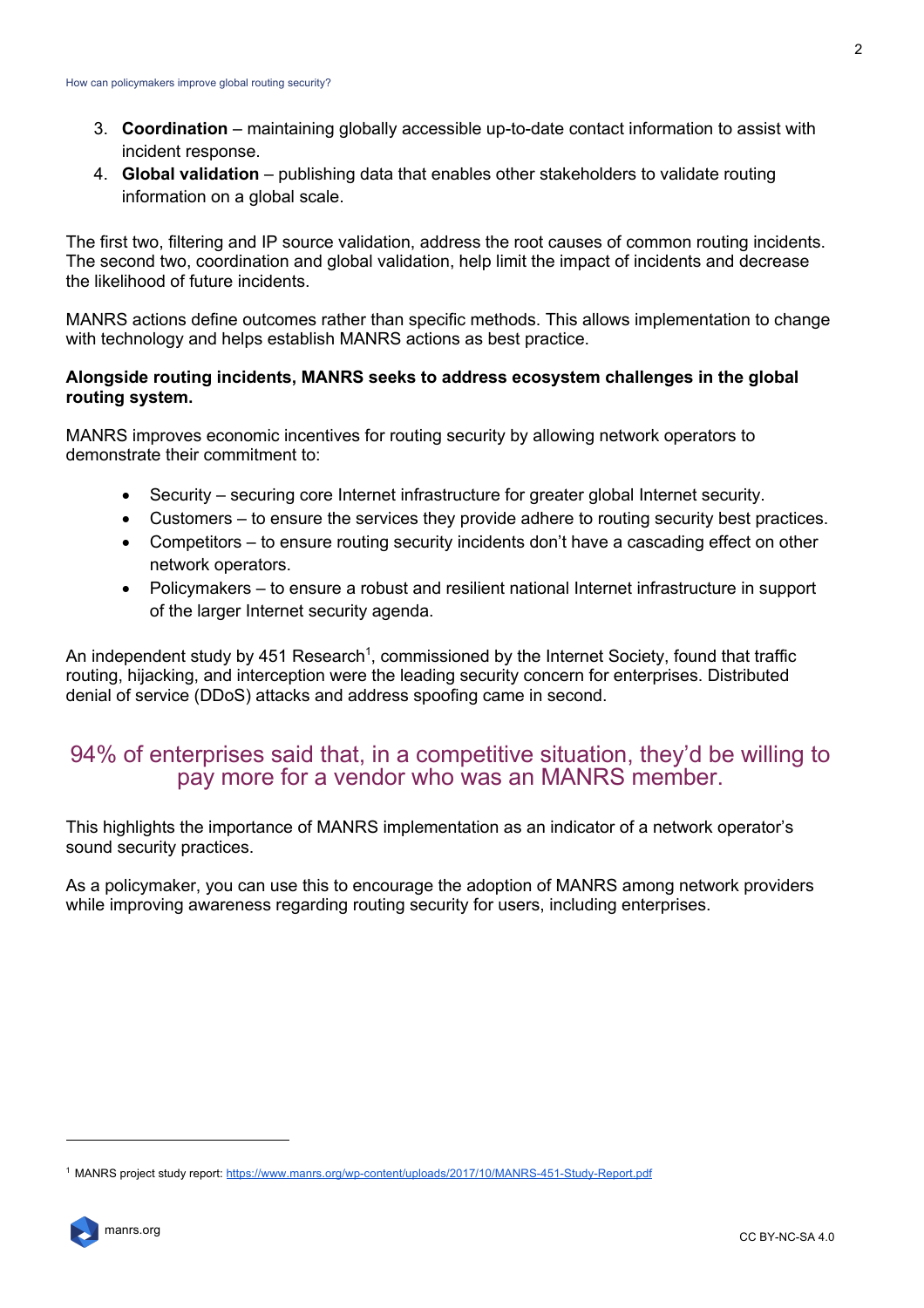### **Why does MANRS matter for Internet security?**

In 2020, there were a total of 3,873 major network incidents that involved border gateway protocol (BGP) related attacks. Of these, 64% were hijacks and the rest were route leaks.



In 2019, there were 4,232 major network incidents that involved BGP, of which:

- 3.8% of all networks were affected by a routing incident
- 2% of all networks were responsible for the 4,232 routing security incidents.

These incidents can:

- create a serious strain on infrastructure
- result in dropped traffic
- allow for unauthorized inspection of traffic
- be used to perform Denial of Service (DoS) attacks.

In July 2020, there were two significant routing incidents in the global BGP routing system<sup>2</sup>, impacting more than 1,500 networks worldwide. This highlighted the need for network operators to implement good routing security practices. These incidents impacted major North American network providers including TWC, Rogers and Charter, among others<sup>3</sup>.

The only effective way to address routing security threats is through global collective action, as no one organization or group can do it alone.

#### **Governments and policymakers can play a key role in facilitating such collective action.**

<sup>3</sup> .Another border gateway protocol Incident Impacts TWC, Rogers, Charter and others https://www.manrs.org/2020/07/another-bgp-incidentimpacts-twc-rogers-charter-and-others/



<sup>2.</sup> Big route leak shows need for routing security https://www.manrs.org/2020/07/big-route-leak-shows-need-for-routing-security/